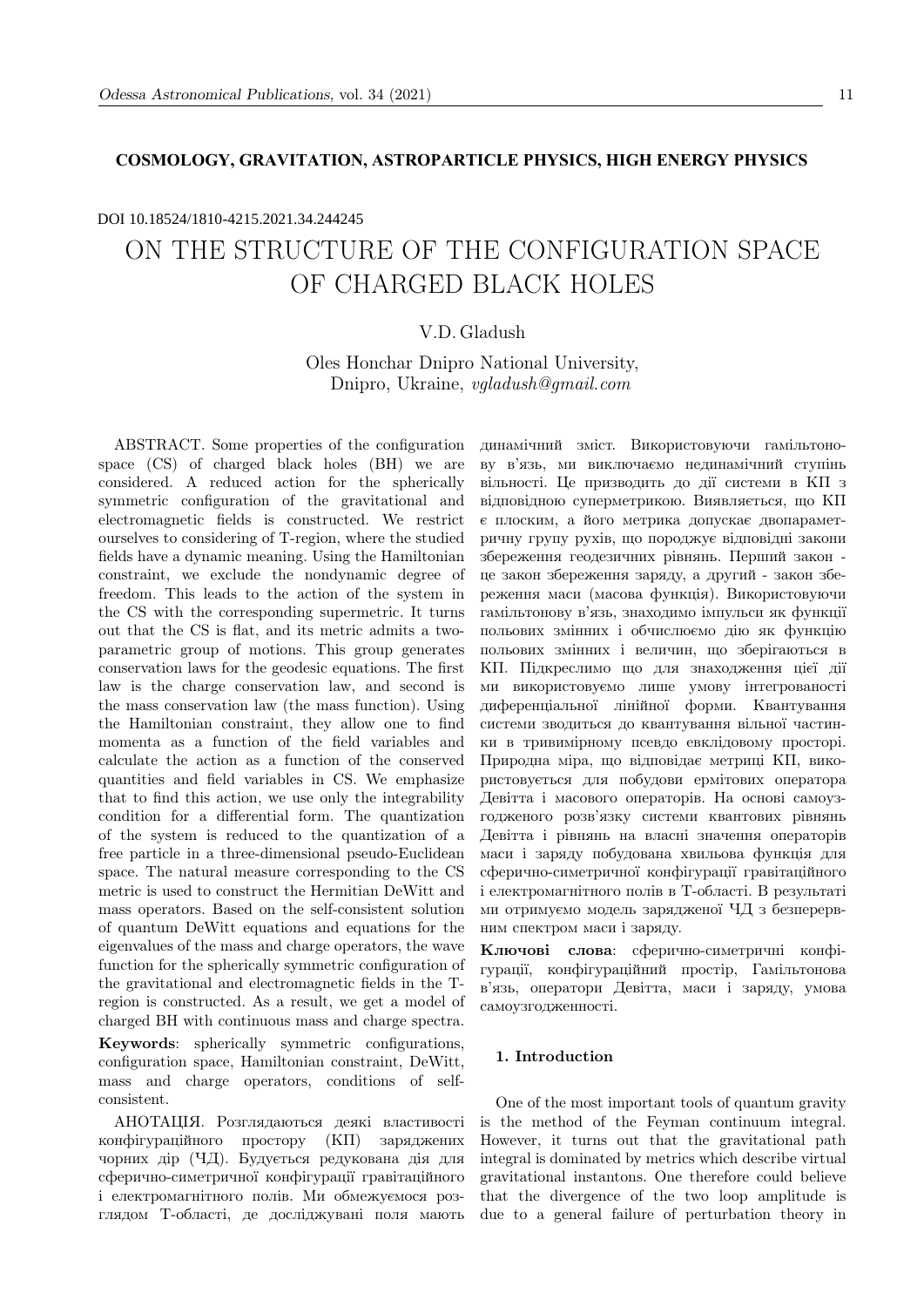general relativity [Schulz 2014]. For example, Hawking writes in [Hawking 1993]: "Attempts to quantize gravity ignoring the topological possibilities and simply drawing Feynman diagrams around flat space have not been very successful. It seems to me that the fault lies not with the pure gravity or supergravity theories themselves, but with the uncritical application of perturbation theory to them. In classical relativity, we have found that perturbation theory has only a limited range of validity One cannot describe a black hole as a perturbation around flat space. Yet this is what writing down a string of Feynman diagrams amounts to."

Therefore, when studying black holes, we must use a non-perturbative quantization approach. It also implies the timeliness and relevance of research in the field of the quantum theory of black holes.

The proposed work is devoted to the study of the properties of the configuration space (CS) of spherically-symmetric (SS) systems of electromagnetic and gravitational fields. We restrict ourselves to considering the T-region of space-time (ST), where the studied fields have a dynamic meaning. The transition to the CS is carried out by excluding the non-dynamical degree of freedom from the constructed reduced action using the Hamiltonian constraint. In this way, the CS metric is constructed and its properties are studied. It turns out that the CS is flat, and its metric admits a 2-parameter Abelian group of motions. It corresponds to the conservation laws of the equations of the geodesic. One of them is associated with the law of conservation of charge Q, the other - with the law of conservation of mass M (mass function). These conservation laws, together with the Hamiltonian constraint, allow us to explicitly find the momenta as functions of the field variables, as well as M and Q. Further, using the integrability condition for a linear differential form, the action of the system in the CS is constructed as a function of conserved quantities and field variables. The Poisson brackets of the constructed dynamic quantities are calculated. The quantization of the system is reduced to the introduction of the DeWitt operators, total mass and charge. The Hermitian DeWitt and total mass operators with respect to the natural measure associated with the introduced CS metric are used. Note that the differential part of the introduced DeWitt operator coincides with the Laplace-Beltrami operator defined on the CS. As a result, we come to the consideration of the self-consistent problem for the eigenvalues of the DeWitt operators, total mass and charge. The obtained solution leads to a model of a charged BH with a continuous mass and charge spectrum.

#### 2. Classic model description

As is known, the ST metric  $M^4$  for the SS configuration of the electromagnetic and gravitational fields admits the Killing vector. The region  $R \subset \mathbf{M}^4$ , where this vector is timelike, is called the R-region and the region  $T \subset \mathbf{M}^4$ , where this vector is spacelike, is called  $T$ -region. We only touch on  $T$ -regions where the fields under study have a dynamic meaning.

We write the action of gravitational and the electromagnetic field system in the standard form

$$
S_{tot} = -\frac{1}{16\pi c} \int \left(\frac{c^4}{\kappa} \, (4)R + F^{\mu\nu} F_{\mu\nu}\right) \sqrt{-g} d^4 x \,, \, (1)
$$

where <sup>(4)</sup>R is the scalar curvature,  $F_{\mu\nu} = A_{\nu,\mu} - A_{\mu,\nu}$ is the electromagnetic field tensor,  $g = \det|g_{\mu\nu}|$ . In the SS case for the T-region, after dimensional reduction, it is reduced to the action of the form (Gladush 2018)

$$
S = \frac{lc^3}{2\kappa} \int \left\{ \frac{1}{\sqrt{hf}} \left[ \frac{\kappa}{c^4} R^2 E^2 - R_{,0} (hR)_{,0} \right] + \sqrt{hf} \right\} dx^0
$$

for the metric

$$
ds^{2} = f(x^{0})(dx^{0})^{2} - h(x^{0})(dx^{1})^{2} - R^{2}(x^{0})d\sigma^{2}, \quad (2)
$$

where  $E = F_{01} = A_{1,0} = \varphi_{,0}$ . We proceed to the characteristic variables  $\{\xi, R\}$ , which have a number of advantages (Gladush 2019)

$$
f = N^2 \frac{R}{\xi}, \qquad h = \frac{\xi}{R}.
$$
 (3)

In this case, the CS metric associated with the kinetic part of the Lagrangian coincides with the minisuperspace metric arising when N is excluded from the total action.

In the new variables, the metric (2) takes the form

$$
ds^{2} = \frac{R}{\xi} \left( N dx^{0} \right)^{2} - \frac{\xi}{R} (dx^{1})^{2} - R^{2} d\sigma^{2}. \qquad (4)
$$

Note that in the  $T$ -region the variable  $R$  has a temporary character, therefore, to emphasize this fact, we will sometimes write  $R = cT$ , where T is a variable with the dimension of time.

Action can now be rewritten as follows

$$
S = \int Ldx^{0}, \quad L = \frac{l}{2c} \left( N^{-1} \mathfrak{T} + NU \right) \tag{5}
$$

where  $L$  is Lagrange function of a reduced system with kinetic and potential parts

$$
\mathfrak{T} = -\frac{c^4}{\kappa} \dot{\xi} \dot{R} + R^2 \dot{\varphi}^2, \qquad U = \frac{c^4}{\kappa}.
$$
 (6)

where  $\dot{\xi} = \xi_{,0}, \ \dot{R} = R_{,0}, \ \dot{\varphi} = \varphi_{,0} = \partial \varphi / \partial x^0.$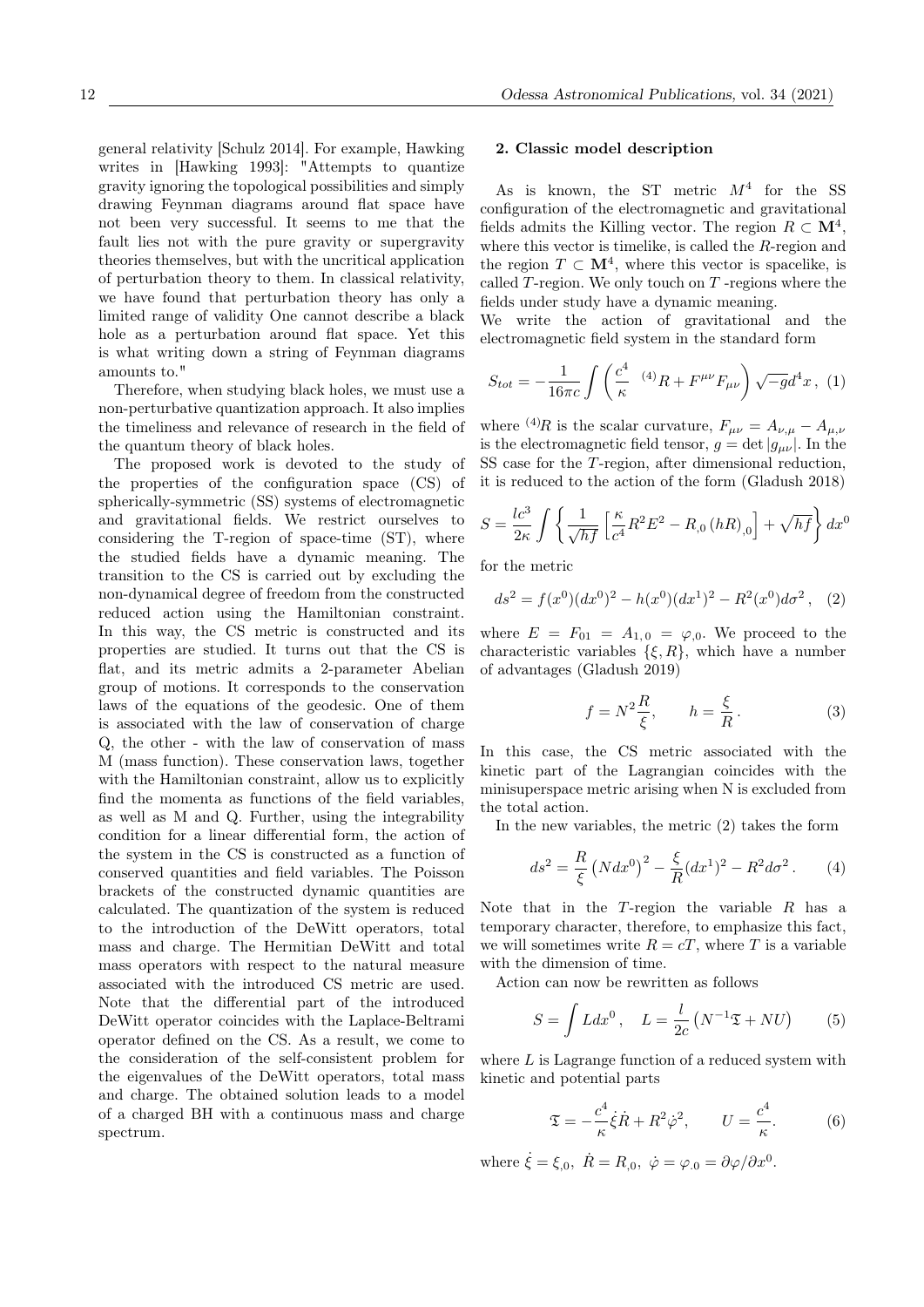#### 2.1. The transition to the configuration space

The Lagrange function (5) implies the constraint

$$
\frac{\delta L}{\delta N} = \frac{\partial L}{\partial N} = \frac{l}{2c} \left\{ -\frac{\mathfrak{T}}{N^2} + U \right\} = 0. \tag{7}
$$

Hence follows

$$
N = \sqrt{\frac{\mathfrak{T}}{U}} = \frac{\sqrt{\kappa}}{c^2} \sqrt{\mathfrak{T}}.
$$
 (8)

Substituting the obtained expression for  $N$  into the action  $(5)$  defined in the T-region of the ST, we obtain the action  $S_T$  for the curve defined in the CS:

$$
S_{\mathfrak{T}} = \int L_{|H=0} dx^0 = \mu \int \sqrt{\mathfrak{T}} dx^0 = \mu \int d\Omega , \quad (9)
$$

where

$$
d\Omega^2 = G_{ab} dq^a dq^b = -\frac{c^4}{\kappa} d\xi dR + R^2 d\varphi^2 > 0 \qquad (10)
$$

is CS metric in coordinates:  $q^a = \{q^1 = \xi, q^2 = R, q^3 =$ is CS metric in coordinates:  $q = \{q \in \mathcal{S}, q = n, q \in \mathcal{S}\}\$ ,  $(a, b = 1, 2, 3)$ . Wherein  $\mu = cl/\sqrt{\kappa}$ . Note that (9) implies √

$$
dS_{\mathfrak{T}} = \mu \sqrt{\mathfrak{T}} dx^0 = \mu d\Omega. \qquad (11)
$$

The variational principle for the new action  $S_T$  (9) defines the equations of the geodesic in CS with the metric  $d\Omega^2$  (10). The expression (9) is analogous to the Jacobi action of classical mechanics (Landau 1988). The above procedure was used in (Gladush 2018) to study some of the classical and quantum aspects of the geometrodynamics of SS Einstein-Maxwell systems. Note also that the continual version of the geodesic action (9) is an important construct in quantum gravity (Barbour 2002, Kiefer 2007, Anderson 2013).

Determinant of the metric tensor  $G_{ab}$  CS:

$$
G = \det ||G_{ab}|| = -\frac{c^8}{4\kappa^2} R^2 < 0. \tag{12}
$$

It defines an volume element that specifies the natural measure in CS:

$$
dV = \sqrt{-G}dq^1 dq^2 dq^3 = \frac{c^4}{2\kappa} Rd\xi dR d\varphi.
$$
 (13)

Note that CS metric (10) admits two Killing vectors

$$
\vec{\eta}_{\xi} = \eta_{(\xi)a} \frac{\partial}{\partial q^a} = \frac{\partial}{\partial \xi}, \quad \vec{\eta}_{\varphi} = \eta_{(\varphi)a} \frac{\partial}{\partial q^a} = \frac{\partial}{\partial \varphi}, \quad (14)
$$

which correspond to the conservation laws of the geodesic equations in the CS:

$$
\eta_{(\xi)a}u^a = -\frac{c^4}{2\kappa}\frac{dR}{d\Omega} = const.
$$
\n(15)

$$
\eta_{(\varphi)a}u^a = R^2 \frac{d\varphi}{d\Omega} = const.
$$
\n(16)

Here  $u^a = dq^a/d\Omega = \{d\xi/d\Omega, dR/d\Omega, d\varphi/d\Omega\}$  are components of the vector tangent to the geodesic.

#### 2.2 Dynamic quantities

From the Lagrangian (5), taking into account (8) and (11), we obtain the momenta

$$
P_{\xi} = \frac{\partial L}{\partial \dot{\xi}} = -\frac{c^3 l}{2\kappa N} \dot{R} = -\frac{c^5 l}{2\kappa \sqrt{\kappa}} \frac{dR}{d\Omega}, \quad (17)
$$

$$
P_R = \frac{\partial L}{\partial \dot{R}} = -\frac{c^3 l}{2\kappa N} \dot{\xi} = -\frac{c^5 l}{2\kappa \sqrt{\kappa}} \frac{d\xi}{d\Omega},\qquad(18)
$$

$$
P_{\varphi} = \frac{\partial L}{\partial \dot{\varphi}} = \frac{l}{cN} R^2 \dot{\varphi} = \frac{cl}{\sqrt{\kappa}} R^2 \frac{d\varphi}{d\Omega}.
$$
 (19)

Comparing the right-hand sides of the relations (15), (17), and (16), (19) , we conclude that the dynamical system (17)-(19) has two integrals of motion in the CS

$$
P_{\xi} = const, \qquad P_{\varphi} = \frac{l}{c}q = const,
$$
 (20)

where the constant  $q$  is the electric charge of the system.

Further, let us note that the Legendre transform

$$
NH = P_{\xi}\dot{\xi} + P_R\dot{R} + P_{\varphi}\dot{\varphi} - L \tag{21}
$$

with (7) taken into account, leads to the Hamiltonian constraint

$$
H = \frac{c}{2l} \left\{ -\frac{4\kappa}{c^4} P_{\xi} P_{R} + \frac{1}{R^2} P_{\varphi}^2 - \mu^2 \right\} \sim 0. \tag{22}
$$

#### 2.3 Classic solution in configuration space

Substituting the relations

$$
P_{\xi} = \frac{\partial S}{\partial \xi}, \qquad P_R = \frac{\partial S}{\partial R}, \qquad P_{\varphi} = \frac{\partial S}{\partial \varphi}
$$
 (23)

into the Hamiltonian constraint (22) we get a Einstein-Hamilton-Jacobi equation

$$
-\frac{4\kappa}{c^4} \frac{\partial S}{\partial \xi} \frac{\partial S}{\partial R} + \frac{1}{R^2} \left(\frac{\partial S}{\partial \varphi}\right)^2 = \mu^2.
$$
 (24)

This relation can be interpreted as the Hamilton-Jacobi equation for a free particle with mass  $\mu = lc/\sqrt{\kappa}$ moving along a geodesic in a CS with metric (10). Its solution has the form

$$
S = \frac{l}{c}q\varphi + P_{\xi}\xi - \frac{l^2c^6}{4\kappa^2P_{\xi}}\left(\frac{\kappa q^2}{c^4R} + R\right). \tag{25}
$$

Equating the derivatives of  $S$  with respect to the constants q and  $P_{\xi}$  the new constants  $\xi_0$  and  $\varphi_0$ , we find the trajectories

$$
\frac{\partial S}{\partial q} = \frac{l}{c}\varphi - \frac{l^2c^2}{2\kappa P_{\xi}}\frac{q}{R} = \frac{l}{c}\varphi_0\,,\tag{26}
$$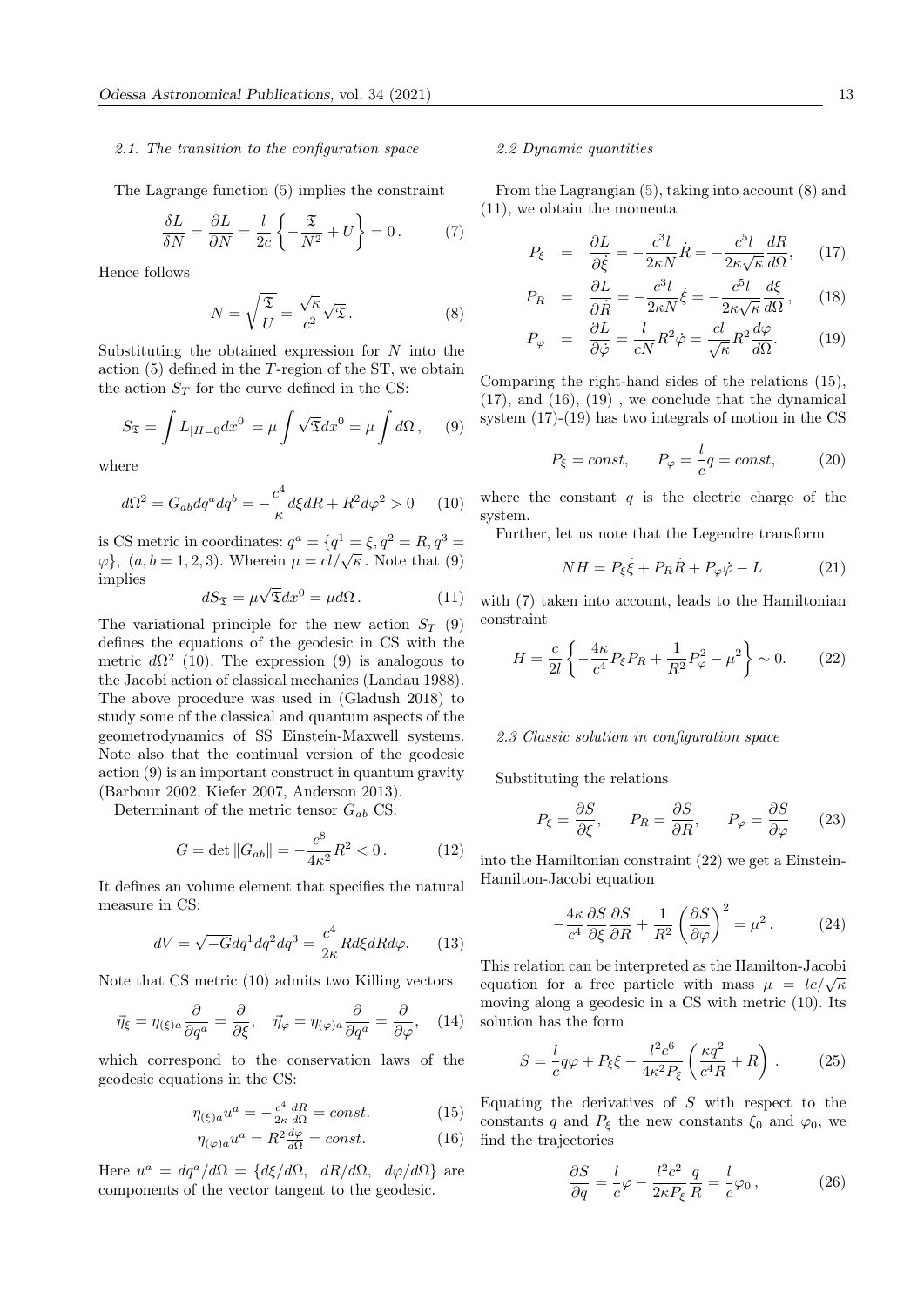$$
\frac{\partial S}{\partial P_{\xi}} = \xi + \frac{l^2 c^6}{4\kappa^2 P_{\xi}^2} \left(\frac{\kappa q^2}{c^4 R} + R\right) = \xi_0 \,. \tag{27}
$$

From the equation (26), assuming  $\varphi_0 = 0$ , we obtain

$$
\varphi = \frac{lc^3}{2\kappa P_\xi} \frac{q}{R} \,. \tag{28}
$$

Hence, taking into account the asymptotic condition  $\varphi = q/R$  for  $R \to \infty$ , we find the specific value of the momentum  $P_{\xi}$  for the considered trajectory

$$
P_\xi = \frac{l c^3}{2\kappa}
$$

.

#### 2.4 Additional dynamic quantities and relations

From the formulas (19) and (20) it follows

$$
\dot{\varphi} = \frac{Nc}{l} \frac{P_{\varphi}}{R^2} = N \frac{q}{R^2} \, .
$$

In the general case, the quantity

$$
Q = \frac{c}{l}P_{\varphi} = \frac{R^2}{N}\dot{\varphi} = \frac{c^2}{\sqrt{\kappa}}R^2\frac{d\varphi}{d\Omega},\qquad(29)
$$

we will be called the charge function of the system (Gladush 2018). For the trajectory under consideration,  $Q = q$ .

Let us turn to the equation (27). Taking into account (20), we can rewrite it as follows

$$
\frac{1}{2}\left(\frac{c^2}{\kappa}R + \frac{4\kappa}{l^2c^4}\xi P_\xi^2\right) + \frac{P_\varphi^2}{2l^2R} = \frac{2\kappa}{l^2c^4}\xi_0 P_\xi^2 = m,\tag{30}
$$

The left side of this expression is equal to the total field mass of the configuration (Berezin 1987, Gladush 2012, 2018) and, in the general case, determines the mass function

$$
M_{tot} = \frac{1}{2} \left( \frac{c^2}{\kappa} R + \frac{4\kappa}{l^2 c^4} \xi P_{\xi}^2 \right) + \frac{P_{\varphi}^2}{2l^2 R} = m \qquad (31)
$$

of the SS configuration expressed in terms of the momenta  $P_{\xi}$  and  $P_{\varphi}$ . The value of  $M_{tot}$  is constant and equal to the total field mass  $m$  of the configuration. Therefore, we denoted a constant on the right-hand side of  $(30)$  by m.

We also present the Poisson brackets between the introduced additional dynamical quantities  $M_{tot}$ ,  $Q$ and the Hamilton function H:

$$
\{M_{tot}, Q\} = \{H, Q\} = 0, \ \{H, M_{tot}\} = \frac{2\kappa}{c^4 l^2} P_{\xi} H \sim 0.
$$

Thus, we have two conservation laws for the geodesics:  $M_{tot} = m$  and  $Q = q$ . These relations allows us to find momenta and action in terms of field variables  $\{\xi, R, \varphi\}$ and conserved quantities  $\{q, m\}$ . The equation (31) leads to the expression for the momentum  $P_{\xi}$ :

$$
P_{\xi} = \frac{lc^3}{2\kappa} \sqrt{\frac{R}{\xi} F_T} , \qquad (32)
$$

where

$$
F_T = -1 + \frac{2\kappa m}{c^2 R} - \frac{\kappa q^2}{c^4 R^2}.
$$
 (33)

Further, from the constraint (22) and the relations (20) and (32), for the momentum  $P_R$  we find

$$
P_R = \frac{lc^3}{2\kappa} \sqrt{\frac{\xi}{RF_T}} \left(\frac{\kappa q^2}{c^4 R^2} - 1\right),\tag{34}
$$

So, we have obtained expressions for the momenta  $P_{\xi}$ and  $P_R$ , as functions of the field variables  $\{\xi, R, \varphi\}$  and the conserved quantities  $\{m, q\}.$ 

Using  $(32)$  and  $(34)$ , one can find the action S as a function of field variables and conserved quantities. For this, we write down the action differential

$$
dS = P_{\xi}d\xi + P_{R}dR + P_{\varphi}d\varphi = d\tilde{S} + \frac{lq}{c}d\varphi.
$$

Hence it follows  $S = \tilde{S} + (lq/c)\varphi$ , besides

$$
d\tilde{S} = P_{\xi}d\xi + P_{R}dR. \qquad (35)
$$

The integrability condition for this expression is

$$
\frac{\partial P_{\xi}}{\partial R} = \frac{\partial P_R}{\partial \xi}.
$$

From the formulas (32) and (34) we obtain

$$
\frac{\partial P_R}{\partial \xi} = \frac{P_R}{2\xi} \,, \qquad \frac{\partial P_{\xi}}{\partial \xi} = -\frac{P_{\xi}}{2\xi} \,. \tag{36}
$$

Hence follows

$$
P_R = 2\xi \frac{\partial P_R}{\partial \xi} = 2\xi \frac{\partial P_{\xi}}{\partial R}.
$$

Taking into account these relations, we have

$$
P_R dR = 2\xi \frac{\partial P_{\xi}}{\partial R} dR = 2\xi \left( dP_{\xi} - \frac{\partial P_{\xi}}{\partial \xi} d\xi \right) =
$$

$$
= 2\xi \left( dP_{\xi} + \frac{P_{\xi}}{2\xi} d\xi \right) = 2\xi dP_{\xi} + P_{\xi} d\xi,
$$

Substituting the found expression into the formula (35), we obtain

$$
d\tilde{S} = P_{\xi}d\xi + 2\xi dP_{\xi} + P_{\xi}d\xi = d\left(2\xi P_{\xi}\right).
$$

Hence we get the action

$$
S = \tilde{S} + \frac{lq}{c}\varphi = 2\xi P_{\xi} + \frac{lq}{c}\varphi.
$$

Taking into account (32), the action can be written as

$$
S(\xi, R, \varphi; m, q) = S_g + S_q = \frac{lc^3}{\kappa} \sqrt{\xi R F_T} + \frac{l}{c} q \varphi. \tag{37}
$$

The trajectories of motion in the CS are obtained by differentiating the action S with respect to  $m$  and  $q$ and equating the results with new constants:

$$
\frac{\partial S}{\partial m} = l a_m, \quad \frac{\partial S}{\partial q} = l a_q \, .
$$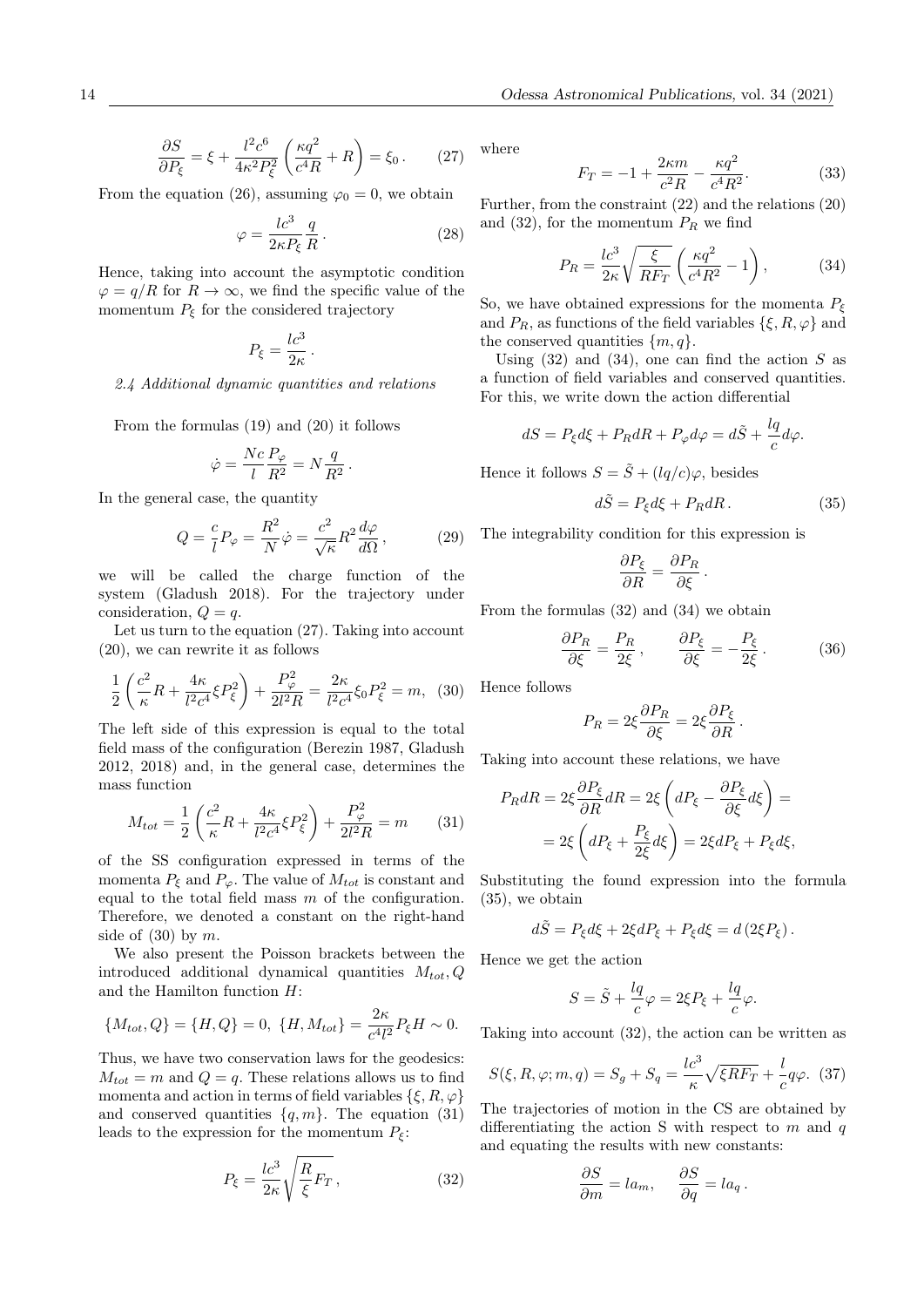From the first relation we obtain

$$
c\sqrt{\frac{\xi}{RF}} = a_m,
$$

whence follows

$$
\frac{\xi}{R} = \frac{a_m^2}{c^2} F_T = \frac{a_m^2}{c^2} \left( -1 + \frac{2\kappa m}{c^2 R} - \frac{\kappa q^2}{c^4 R^2} \right). \tag{38}
$$

From the second relation we find

$$
-\frac{q}{cR}\sqrt{\frac{\xi}{RF_T}} + \frac{\varphi}{c} = a_q.
$$

Here you can put  $a_q = 0$ . Then, taking into account (38), we have

$$
\varphi = \frac{a_m}{c} \frac{q}{R}
$$

.

As a result, the metric (4) takes the form

$$
ds^{2} = \frac{c^{2}}{a_{m}^{2}F_{T}} \left(\tilde{N}dx^{0}\right)^{2} - \frac{a_{m}^{2}}{c^{2}}F_{T}(dx^{1})^{2} - R^{2}d\sigma^{2}.
$$

After choosing new time  $T$  and radial  $r$  variables and imposing coordinate conditions

$$
\tilde{N}dx^{0} = \frac{a_{m}}{c}dR = a_{m}dT, \quad dr = \frac{a_{m}}{c}dx^{1}
$$
 (39)

the metric takes the standard form of the Reissner-Nordstrom metric in the T-region

$$
ds^{2} = \frac{c^{2}}{F_{T}}dT^{2} - F_{T}dr^{2} - c^{2}T^{2}d\sigma^{2}.
$$

Here we went beyond the CS and presented the solution in ST manifold

2.5. Quasi-Cartesian coordinates in configuration space

It turns out that the curvature tensor of the considered CS with the metric (10) is equal to zero and the CS is flat. Indeed, using the transformation of field functions

$$
\xi = \eta \left( c\tau - x - \frac{y^2}{R} \right), \varphi = \frac{1}{\eta} \frac{y}{R}, R = \eta \left( c\tau + x \right), (40)
$$

where  $\eta = \sqrt{\kappa/c^2}$ , CS metric (10) reduced to Lorentzian form

$$
d\Omega_0^2 = -c^2 d\tau^2 + dx^2 + dy^2 > 0.
$$
 (41)

and admits the motions group  $O(1,2)$ . We also see that the field function  $\tau$  has the meaning of the time coordinate in the CS.

In the new field variables, the Lagrangian (6) takes the form

$$
L_0 = \frac{l}{2c} \left\{ \frac{1}{N} \left( -c^2 \dot{\tau}^2 + \dot{x}^2 + \dot{y}^2 \right) + \frac{N}{\eta^2} \right\} . \tag{42}
$$

From here we find the new momenta

$$
P_{\tau} = \frac{\partial L}{\partial \dot{\tau}} = -\frac{cl}{N} \dot{\tau},
$$
  
\n
$$
P_x = \frac{\partial L}{\partial \dot{x}} = \frac{l}{Nc} \dot{x},
$$
\n(43)

$$
P_y = \frac{\partial L}{\partial \dot{y}} = \frac{l}{Nc} \dot{y}.
$$
 (44)

which are saved in the CS. The Hamiltonian constraint in the new variables has the form

$$
H_0 = \frac{c}{2l} \left( P_0^2 - \mu^2 \right) \sim 0, \tag{45}
$$

where  $P_0^2 = -P_{\tau}^2/c^2 + P_x^2 + P_y^2$  is the square of momentum with respect to metric  $(41)$ .

We see that the original field configuration in the new variables  $\{\tau, x, y\}$  with the Lagrangian (42) and the Hamiltonian (45) describes a free particle of mass the Hammonian (45) describes a nee particle of mass<br> $\mu = lc/\sqrt{\kappa}$ , which moves in a three-dimensional CS with a pseudo-Euclidean metric (41).

#### 3. Quantum model description in CS

The problem of studying the quantum states of the SS configuration of the gravitational and electromagnetic fields in the coordinates (40) is reduced to describing the states of the system in a three-dimensional pseudo-Euclidean space, taking into account the conservation laws  $M_{tot} = m$  and  $Q = q$ . Here, the quantum states are specified by the wave function  $\Psi(\tau, x, y)$  in a flat CS with the metric (41). The corresponding momentum operators in the coordinate representation are determined by the partial derivatives:

$$
\hat{P}_{\tau} = -i\hbar \frac{\partial}{\partial \tau}, \quad \hat{P}_x = -i\hbar \frac{\partial}{\partial x}, \quad \hat{P}_y = -i\hbar \frac{\partial}{\partial y}. \quad (46)
$$

The momentum square is associated with the operator

$$
P_0^2 \to \hat{P}_0^2 = -\hbar^2 \Delta_0 \,, \tag{47}
$$

where

$$
\Delta_0 = -\frac{1}{c^2} \frac{\partial^2}{\partial \tau^2} + \frac{\partial^2}{\partial x^2} + \frac{\partial^2}{\partial y^2}
$$
 (48)

is the Laplace operator in CS with respect to the metric (41). The Hamiltonian (45) is associated with a quantum analog

$$
H_0 \to \hat{H}_0 \Psi = -\frac{c}{2l} \left( \hbar^2 \Delta_0 + \mu^2 \right) \Psi = 0. \tag{49}
$$

Let us now turn to the initial configuration with the characteristic variables  $\{\xi, R, \varphi\}$  in the CS and the metric (10). The quantum state of the configuration under consideration is determined by the wave function  $\Psi(R,\xi,\varphi)$  given on the CS. To introduce a quantization procedure in curvilinear coordinates  $\{\xi, R, \varphi\}$ , similar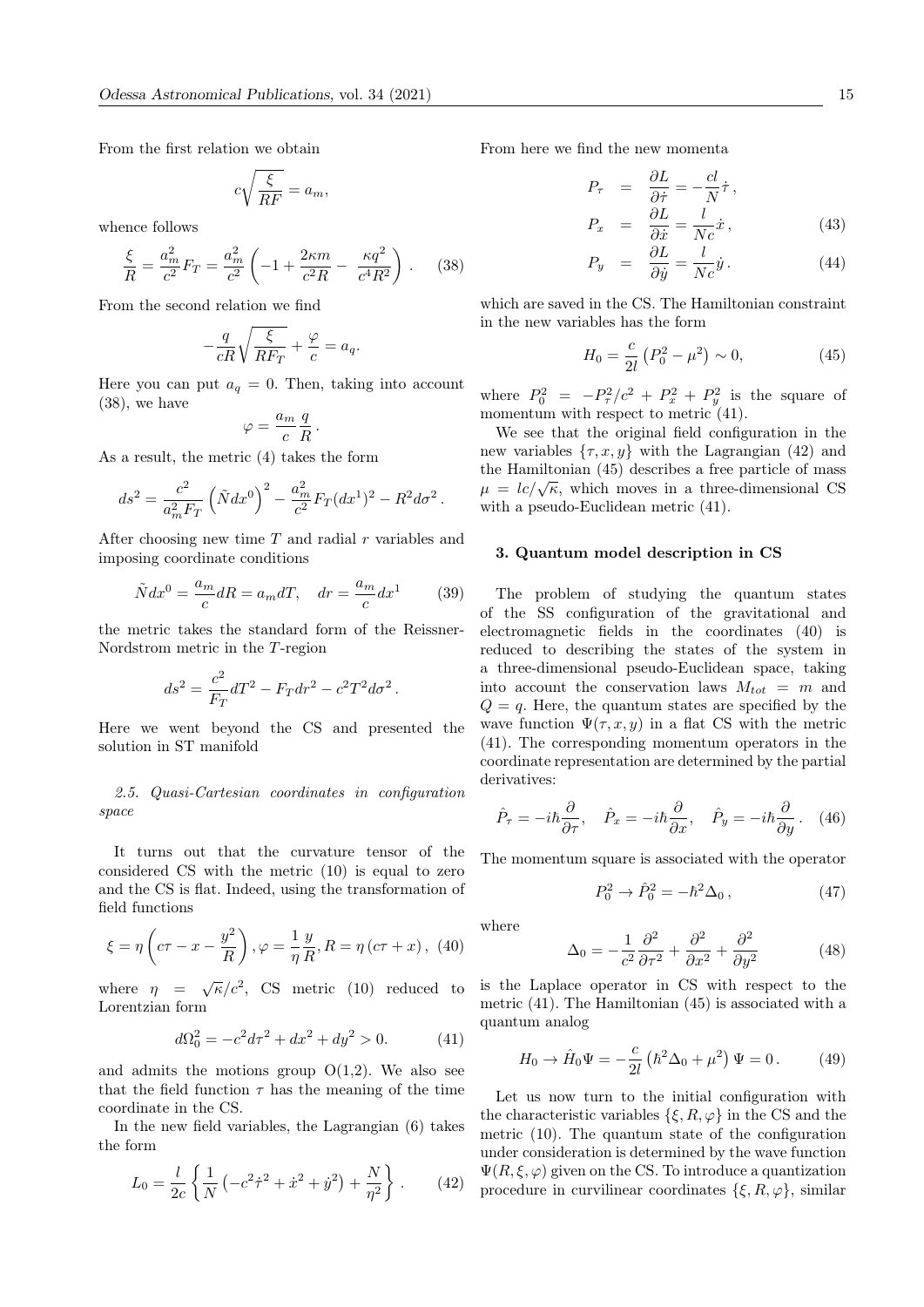to  $(46)-(49)$ , we can use the transition formulas  $(40)$  to transform these relations to the coordinates  $\{\xi, R, \varphi\}$ into CS. In fact, it is enough for this, in all formulas like (46)-(49), instead of partial derivatives, to use covariant derivatives with respect to the metric (10). So instead of (46) we have

$$
\hat{P}_{\xi} = -i\hbar \nabla_{\xi}, \quad \hat{P}_{R} = -i\hbar \nabla_{R}, \quad \hat{P}_{\varphi} = -i\hbar \nabla_{\varphi}.
$$
 (50)

where  $\{\nabla_{\xi}, \nabla_{R}, \nabla_{\varphi}\}\$  are covariant derivatives with respect to  $(10)$ . Now, instead of  $(47)$ ,  $(48)$ , we get

$$
P^2 \to \hat{P}^2 = -\hbar^2 \Delta,\tag{51}
$$

were

$$
\Delta = \nabla^a \nabla_b = \frac{1}{\sqrt{|G|}} \frac{\partial}{\partial q^a} \left( \sqrt{|G|} G^{ab} \frac{\partial \Psi}{\partial q^b} \right). \tag{52}
$$

is operator Laplace-Beltrami. The quantities  $G_{ab}$  and  $G$  are defined in  $(10)$  and  $(12)$ . In this case, we naturally come to the Laplace-Beltrami operator of the form:

$$
\Delta\Psi=-\frac{2\kappa}{c^4}\frac{\partial^2\Psi}{\partial\xi\partial R}-\frac{2\kappa}{c^4}\frac{1}{R}\frac{\partial}{\partial R}\left(R\frac{\partial\Psi}{\partial\xi}\right)+\frac{1}{R^2}\frac{\partial^2\Psi}{\partial\varphi^2}\,.
$$

Thus, in the relation (49) we must make the substitution  $\Delta_0 \rightarrow \Delta$ , and the Hamiltonian constraint  $H = 0$  (22) becomes the DeWitt equation of the form

$$
\hat{H}\Psi = -\frac{c}{2l} \left\{ \hbar^2 \Delta + \mu^2 \right\} \Psi = 0. \tag{53}
$$

One can check that the constructed operator  $\Delta$  is Hermitian in the natural measure (13) in CS.

If the law of conservation of total mass had not been fulfilled, then the quantization procedure could have been completed. Such a system could be interpreted been completed. Such a system could be interpreted<br>classically as a free particle of mass  $\mu = lc/\sqrt{\kappa}$ , moving in a three-dimensional CS with a pseudo-Euclidean metric (41). In the transition to a quantum picture, we would get a plane wave. However, due to the presence conserved mass, when quantizing, we must consider our configuration as a superposition of plane waves, the overall contribution of which gives the total mas m.

Thus, you should take into account the total mass. To construct the Hermitian total mass operator, in CS with the volume element  $(13)$ , it is sufficient to use the following ordering of operators:  $\xi P_{\xi}^2 \Rightarrow \hat{P}_{\xi} \xi \hat{P}_{\xi}$ . It turns out here that the momenta entering into the functions of charge (29) and mass (31) can be associated with partial derivatives:

$$
\hat{P}_{\xi} = -i\hbar \frac{\partial}{\partial \xi}, \quad \hat{P}_{\varphi} = -i\hbar \frac{\partial}{\partial \varphi}.
$$
 (54)

Thus, the charge (29) and the total mass (31) correspond operators

$$
\hat{Q} = \frac{c}{l}\hat{P}_{\varphi} = -i\frac{c\hbar}{l}\frac{\partial}{\partial\varphi},\qquad(55)
$$

$$
\hat{M} = \frac{1}{2l^2} \left( \frac{l^2 c^2}{\kappa} R - \frac{4\kappa \hbar^2}{c^4} \frac{\partial}{\partial \xi} \xi \frac{\partial}{\partial \xi} - \frac{\hbar^2}{R} \frac{\partial^2}{\partial \varphi^2} \right). \quad (56)
$$

For the operators introduced, the commutation relations are satisfied

$$
\left[\hat{H},\hat{M}\right] = -\frac{2\kappa\hbar^2}{l^2c^4}\frac{\partial}{\partial \xi}\hat{H} \sim 0, \left[\hat{H},\hat{Q}\right] = 0, \left[\hat{Q},\hat{M}\right] = 0.
$$

Further, we construct states with a certain total mass and charge, that is, states corresponding to the eigenfunctions and eigenvalues of the operators of the total mass and charge

$$
\hat{M}\Psi_m = m\Psi_m \,, \qquad \hat{Q}\Psi_q = q\Psi_q \,. \tag{57}
$$

In expanded form, we have  $-i(c\hbar/l)(\partial)/\partial \varphi \Psi_q = q\Psi_q$ ,

$$
\left(\frac{l^2c^2}{\kappa}R - \frac{4\kappa\hbar^2}{c^4}\frac{\partial}{\partial\xi}\xi\frac{\partial}{\partial\xi} - \frac{\hbar^2}{R}\frac{\partial^2}{\partial\varphi^2}\right)\Psi = 2l^2m\Psi_m.
$$

The first relation gives:  $\Psi_q = Ae^{i(ql/c\hbar)\varphi}$ . Therefore, the general wave functions of the DeWitt and charge operators, as well as the operators of the total mass and charge, can be represented in the form

$$
\Psi = \psi (\xi, R) e^{i(ql/c\hbar)\varphi}, \quad \Psi_m = \psi_m (\xi, R) e^{i(ql/c\hbar)\varphi}.
$$

According to the formula  $\mu = cl/\sqrt{\kappa}$  and (53), (56) and (57)  $\psi$  and  $\psi_m$  satisfy the equations

$$
\begin{aligned}\n\left\{\frac{2\kappa\hbar^2}{c^4}\frac{\partial^2}{\partial\xi\partial R} + \frac{2\kappa\hbar^2}{c^4R}\frac{\partial}{\partial R}R\frac{\partial}{\partial\xi} + \frac{l^2q^2}{c^2R^2} - \frac{c^2l^2}{\kappa}\right\}\psi &= 0(58) \\
\left(-\frac{4\kappa\hbar^2}{c^4}\frac{\partial}{\partial\xi}\xi\frac{\partial}{\partial\xi} + \frac{l^2c^2}{\kappa}R + \frac{l^2q^2}{c^2R^2}\right)\psi_m &= 2l^2m\psi_m. \n\end{aligned}
$$

After introducing the Planck and dimensionless quantities according to the formulas

$$
\begin{aligned} m_{pl}^2&=\frac{c\hbar}{\kappa},~~l_{pl}^2=\frac{\hbar\kappa}{c^3},~~q_{pl}=m_{pl}\sqrt{\kappa}=\sqrt{c\hbar}\,,\\ \nu&=\frac{m}{m_{pl}},~\sigma=\frac{q}{q_{pl}},~x=\frac{\xi}{l_{pl}},~y=\frac{R}{l_{pl}},~\chi=\frac{l}{l_{pl}} \end{aligned}
$$

the system of equations (58) and (59) can be rewritten as follows

$$
\frac{\partial^2 \psi}{\partial x \partial y} + \frac{1}{2y} \frac{\partial \psi}{\partial x} = \frac{\chi^2}{4} \left( 1 - \frac{\sigma^2}{y^2} \right) \psi \,, \quad (60)
$$

$$
x\frac{\partial^2}{\partial x^2}\psi_m + \frac{\partial}{\partial x}\psi_m = \frac{\chi^2}{4}\left(y - 2\nu + \frac{\sigma^2}{y}\right)\psi_m. \quad (61)
$$

Note that the equation (61) for the mass operator does not contain derivatives with respect to the variable  $u$ . Therefore, we consider it as an ordinary differential equation containing the variable  $y$  as a parameter. The regular on the horizon general solution of the equation (61) has the form

$$
\psi = f(y)J_0\left(\chi\sqrt{x\left(2\nu - y - \frac{\sigma^2}{y}\right)}\right),\qquad(62)
$$